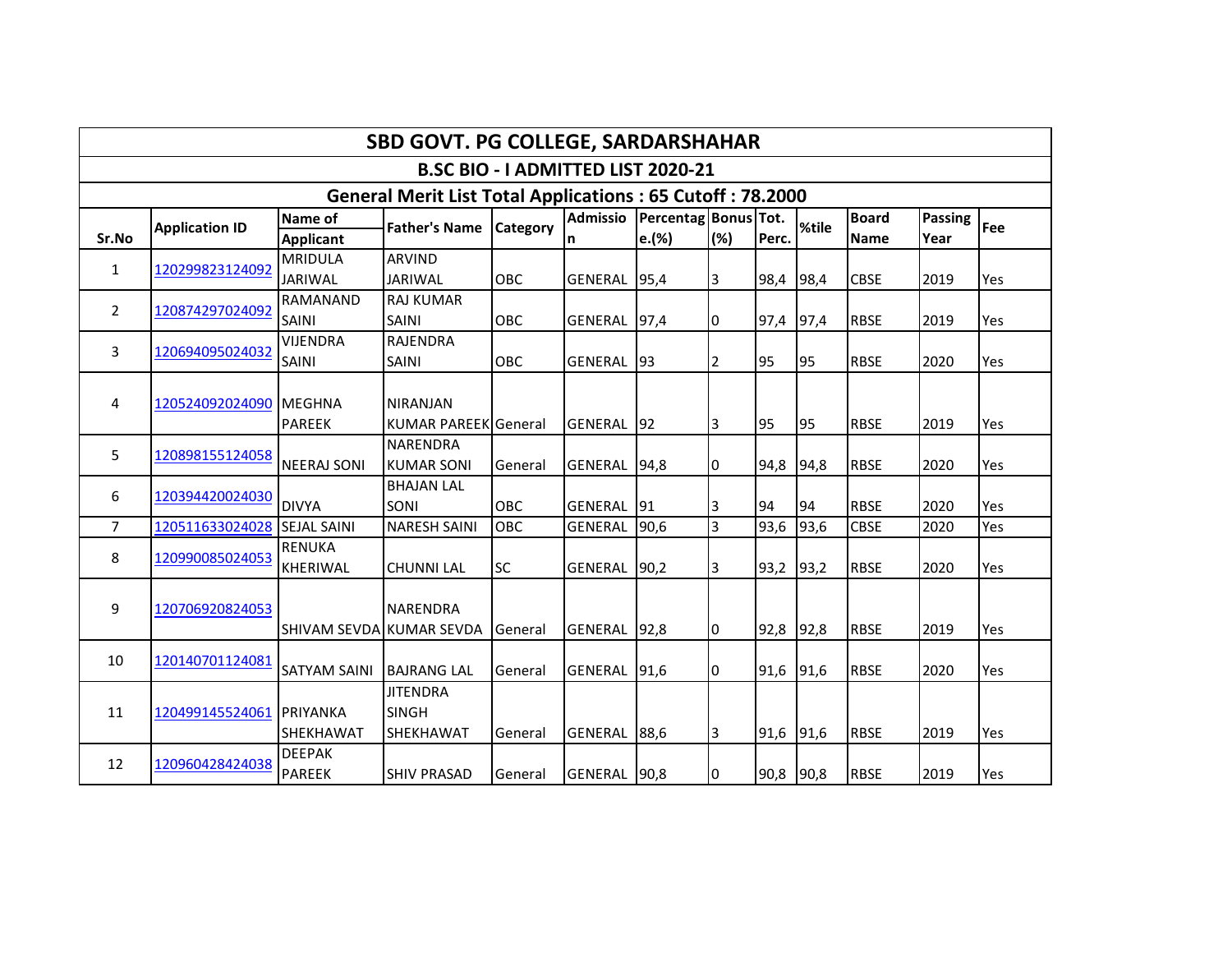| 13 | 120590704324024 | <b>TANIYA SINGH</b>              | IRANJEET                              |            |                |      |                |           |      |             |      |     |
|----|-----------------|----------------------------------|---------------------------------------|------------|----------------|------|----------------|-----------|------|-------------|------|-----|
|    |                 | <b>GURJAR</b>                    | <b>GURJAR</b>                         | <b>MBC</b> | GENERAL        | 87,6 | I3             | 90,6      | 90,6 | <b>RBSE</b> | 2020 | Yes |
| 14 | 120822472124020 | ANJALI SWAMI                     | <b>MANGAL</b><br><b>CHAND SWAMI</b>   | <b>OBC</b> | <b>GENERAL</b> | 86,4 | 3              | 89,4      | 89,4 | <b>RBSE</b> | 2019 | Yes |
| 15 | 120543424624039 | <b>SHAMINA</b><br><b>BANO</b>    | <b>FAKRUDEEN</b>                      | OBC        | GENERAL 85,8   |      | 3              | 88,8      | 88,8 | <b>RBSE</b> | 2020 | Yes |
| 16 | 120711155224096 | <b>AARTI</b>                     | <b>RAMPRATAP</b>                      | OBC        | <b>GENERAL</b> | 85,8 | $\overline{3}$ | 88,8      | 88,8 | <b>CBSE</b> | 2020 | Yes |
| 17 | 120413184524096 | <b>MUNKESH</b><br>SAHU           | REWANTRAM<br>SAHU                     | OBC        | <b>GENERAL</b> | 85,8 | 3              | 88,8      | 88,8 | <b>RBSE</b> | 2020 | Yes |
| 18 | 120559794124040 | <b>RAJESH</b><br><b>BAGARIYA</b> | <b>JAGDISH</b><br>PRASAD JAT          | OBC        | <b>GENERAL</b> | 83,2 | 5              | 88,2      | 88,2 | <b>RBSE</b> | 2020 | Yes |
| 19 | 120443697724092 | ARYAN CHAYAL CHAYAL              | <b>RAJU NAWAL</b>                     | <b>SC</b>  | <b>GENERAL</b> | 88   | 0              | 88        | 88   | <b>RBSE</b> | 2019 | Yes |
| 20 | 120161981024031 | <b>KAMLESH</b><br><b>KASWAN</b>  | <b>RAMESHWAR</b><br>LAL               | <b>OBC</b> | <b>GENERAL</b> | 87,8 | 0              | 87,8      | 87,8 | <b>RBSE</b> | 2019 | Yes |
| 21 | 120821755224051 | <b>SHWETA JOGI</b>               | <b>RAMNIWAS</b><br>JOGI               | OBC        | <b>GENERAL</b> | 84,8 | 13             | 87,8      | 87,8 | <b>RBSE</b> | 2020 | Yes |
| 22 | 120557360624030 | <b>MONIKA</b><br>DEHARU          | <b>RAMNIWAS</b><br>DEHARU             | OBC        | <b>GENERAL</b> | 84,6 | 3              | 87,6      | 87,6 | <b>RBSE</b> | 2020 | Yes |
| 23 | 120522247324000 | <b>MANVI</b><br>MEGHWAL          | <b>CHHOTU RAM</b>                     | <b>SC</b>  | GENERAL 84,4   |      | 13             | 87,4      | 87,4 | <b>RBSE</b> | 2019 | Yes |
| 24 | 120131705624087 | <b>JYOTI PAREEK</b>              | OMPARKASH<br><b>PAREEK</b>            | General    | <b>GENERAL</b> | 84,2 | 3              | 87,2      | 87,2 | <b>RBSE</b> | 2020 | Yes |
| 25 | 120294733824028 | <b>DIVYA TIWARI</b>              | <b>SUNIL TIWARI</b>                   | General    | GENERAL        | 86,6 | 10             | 86,6      | 86,6 | <b>RBSE</b> | 2020 | Yes |
| 26 | 120754048724030 | <b>PREETAM SONI SONI</b>         | <b>SANJAY KUMAR</b>                   | OBC        | <b>GENERAL</b> | 86,6 | 0              | 86,6      | 86,6 | <b>RBSE</b> | 2020 | Yes |
| 27 | 120966851424039 | <b>MANISH</b><br><b>KARWASRA</b> | <b>VIJAY KUMAR</b><br><b>KARWASRA</b> | OBC        | GENERAL 86,4   |      | 10             | 86,4      | 86,4 | <b>RBSE</b> | 2019 | Yes |
| 28 | 120490792124035 | PRIYANKA<br>SAINI                | <b>BANWARI LAL</b><br><b>SAINI</b>    | OBC        | GENERAL 82,6   |      | 3              | 85,6 85,6 |      | <b>RBSE</b> | 2020 | Yes |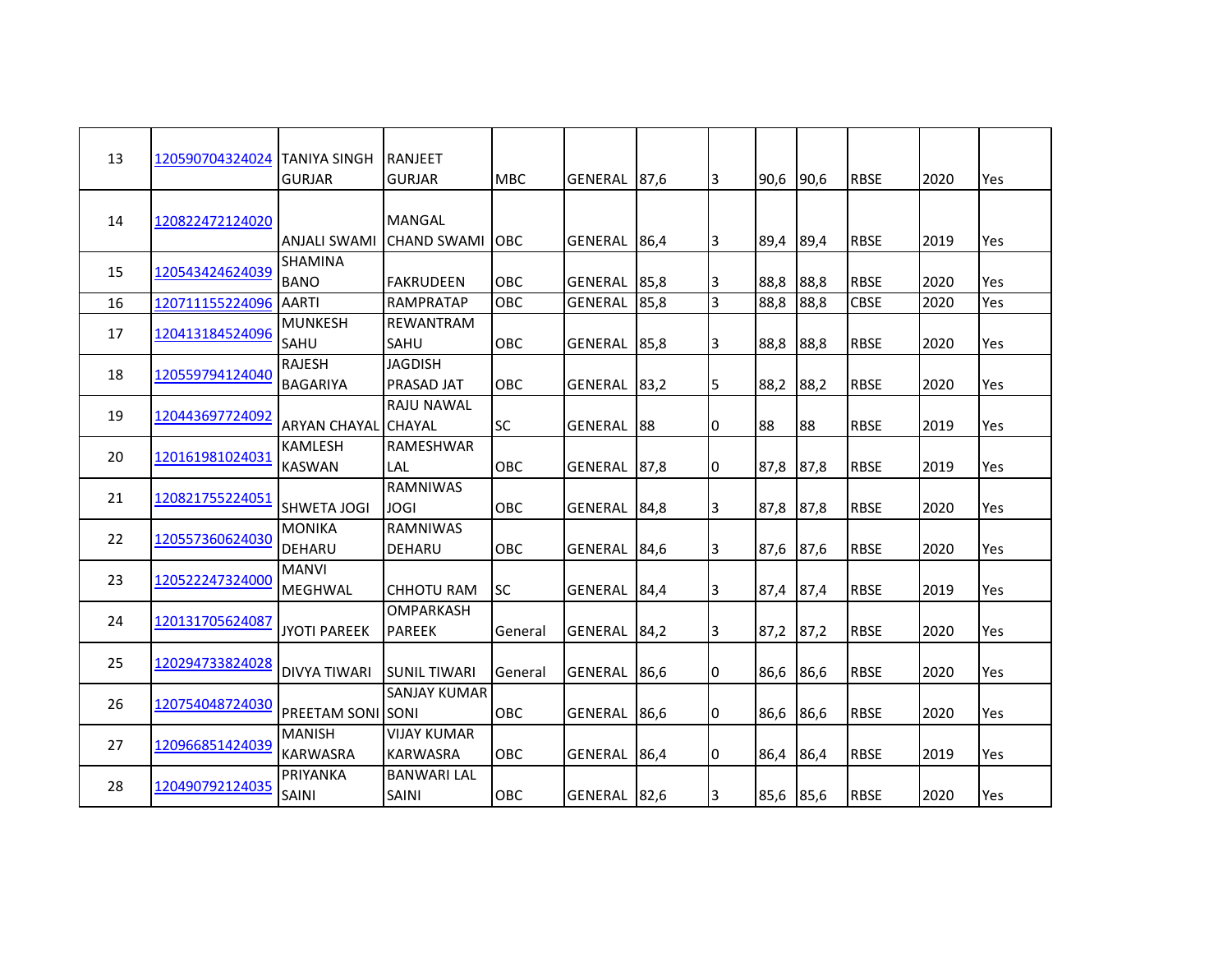|    |                            |                     | <b>BHANWAR DAS</b> |            |                |      |                |           |      |             |      |     |
|----|----------------------------|---------------------|--------------------|------------|----------------|------|----------------|-----------|------|-------------|------|-----|
| 29 | 120288317824055            | <b>NISHA SWAMI</b>  | <b>SWAMI</b>       | OBC        | <b>GENERAL</b> | 82,2 | 3              | 85,2      | 85,2 | <b>RBSE</b> | 2020 | Yes |
|    |                            |                     | <b>HARI RAM</b>    |            |                |      |                |           |      |             |      |     |
| 30 | 120630429524080            | ANAMIKA             | <b>KASWAN</b>      | OBC        | GENERAL 81,8   |      | 3              | 84,8      | 84,8 | <b>RBSE</b> | 2020 | Yes |
| 31 |                            |                     | <b>RAJ KUMAR</b>   |            |                |      |                |           |      |             |      |     |
|    | 120434479624060            | SOMYA TIWARI TIWARI |                    | General    | GENERAL        | 82,6 | 2              | 84,6      | 84,6 | <b>RBSE</b> | 2020 | Yes |
|    |                            |                     |                    |            |                |      |                |           |      |             |      |     |
| 32 | 120908483424086 RITAMBHARA |                     | PANKAJ KUMAR       |            |                |      |                |           |      |             |      |     |
|    |                            | <b>SHARMA</b>       | <b>SHARMA</b>      | General    | GENERAL 81     |      | 13             | 84        | 84   | <b>RBSE</b> | 2020 | Yes |
| 33 | 120260371624031 MANISHA    |                     | <b>BHINWA RAM</b>  | OBC        | <b>GENERAL</b> | 80,8 | $\overline{3}$ | 83,8      | 83,8 | <b>RBSE</b> | 2020 | Yes |
| 34 | 120500990424043            |                     | <b>GOURISHANKA</b> |            |                |      |                |           |      |             |      |     |
|    |                            | <b>KUNJAN SAINI</b> | R SAINI            | OBC        | GENERAL 80,6   |      | 3              | 83,6      | 83,6 | <b>CBSE</b> | 2020 | Yes |
| 35 | 120910137724050            |                     | <b>DWARKA</b>      |            |                |      |                |           |      |             |      |     |
|    |                            | <b>SIYA PAREEK</b>  | PRASAD             | General    | <b>GENERAL</b> | 80,6 | 3              | 83,6      | 83,6 | <b>RBSE</b> | 2020 | Yes |
| 36 | 120688945524027            | SHARWAN             | <b>MANI RAM</b>    |            |                |      |                |           |      |             |      |     |
|    |                            | <b>JANGIR</b>       | <b>JANGIR</b>      | <b>OBC</b> | GENERAL 83,4   |      | 0              | 83,4      | 83,4 | <b>RBSE</b> | 2018 | Yes |
| 37 | 120825158124068            | YASHODA             | <b>GOPI CHAND</b>  |            |                |      |                |           |      |             |      |     |
|    |                            | SHARMA              | SHARMA             | General    | <b>GENERAL</b> | 80,4 | 3              | 83,4      | 83,4 | <b>CBSE</b> | 2020 | Yes |
|    |                            | <b>VIVEK KUMAR</b>  | <b>BHARAT</b>      |            |                |      |                |           |      |             |      |     |
| 38 | 120196954224072            | <b>MISHRA</b>       | <b>MISHRA</b>      | General    | <b>GENERAL</b> | 83,2 | 0              | 83,2      | 83,2 | <b>RBSE</b> | 2020 | Yes |
|    |                            |                     |                    |            |                |      |                |           |      |             |      |     |
| 39 | 120525846624020            |                     | <b>RAKESH</b>      |            |                |      |                |           |      |             |      |     |
|    |                            | <b>CHIRAG JAIN</b>  | <b>KUMAR</b>       | General    | <b>GENERAL</b> | 83,2 | I0             | 83,2      | 83,2 | <b>RBSE</b> | 2019 | Yes |
| 40 | 120321348924025            | <b>MONIKA</b>       |                    |            |                |      |                |           |      |             |      |     |
|    |                            | SHARMA              | <b>BAJRANG LAL</b> | General    | <b>GENERAL</b> | 80   | 3              | 83        | 83   | <b>RBSE</b> | 2020 | Yes |
| 41 | 120184669024014            | <b>RAHUL</b>        | <b>MAHENDRA</b>    |            |                |      |                |           |      |             |      |     |
|    |                            | SHARMA              | <b>KUMAR</b>       | General    | <b>GENERAL</b> | 82,8 | 10             | 82,8      | 82,8 | <b>RBSE</b> | 2019 | Yes |
| 42 | 120119788024099            | <b>URMILA</b>       | DOLATRAM           |            |                |      |                |           |      |             |      |     |
|    |                            | <b>THAKAN</b>       | <b>THAKAN</b>      | OBC        | <b>GENERAL</b> | 79,8 | 3              | 82,8      | 82,8 | <b>RBSE</b> | 2020 | Yes |
| 43 | 120986262124090            |                     | MEGHARAM           |            |                |      |                |           |      |             |      |     |
|    |                            | DAYA RAM            | <b>SIHAG</b>       | OBC        | GENERAL 82,6   |      | I٥             | 82,6      | 82,6 | <b>RBSE</b> | 2020 | Yes |
| 44 | 120147905324080            | PRAHLAD             | AADURAM            |            |                |      |                |           |      |             |      |     |
|    |                            | <b>KUMAR</b>        | DEHDU              | General    | GENERAL 82,6   |      | 0              | 82,6 82,6 |      | <b>RBSE</b> | 2020 | Yes |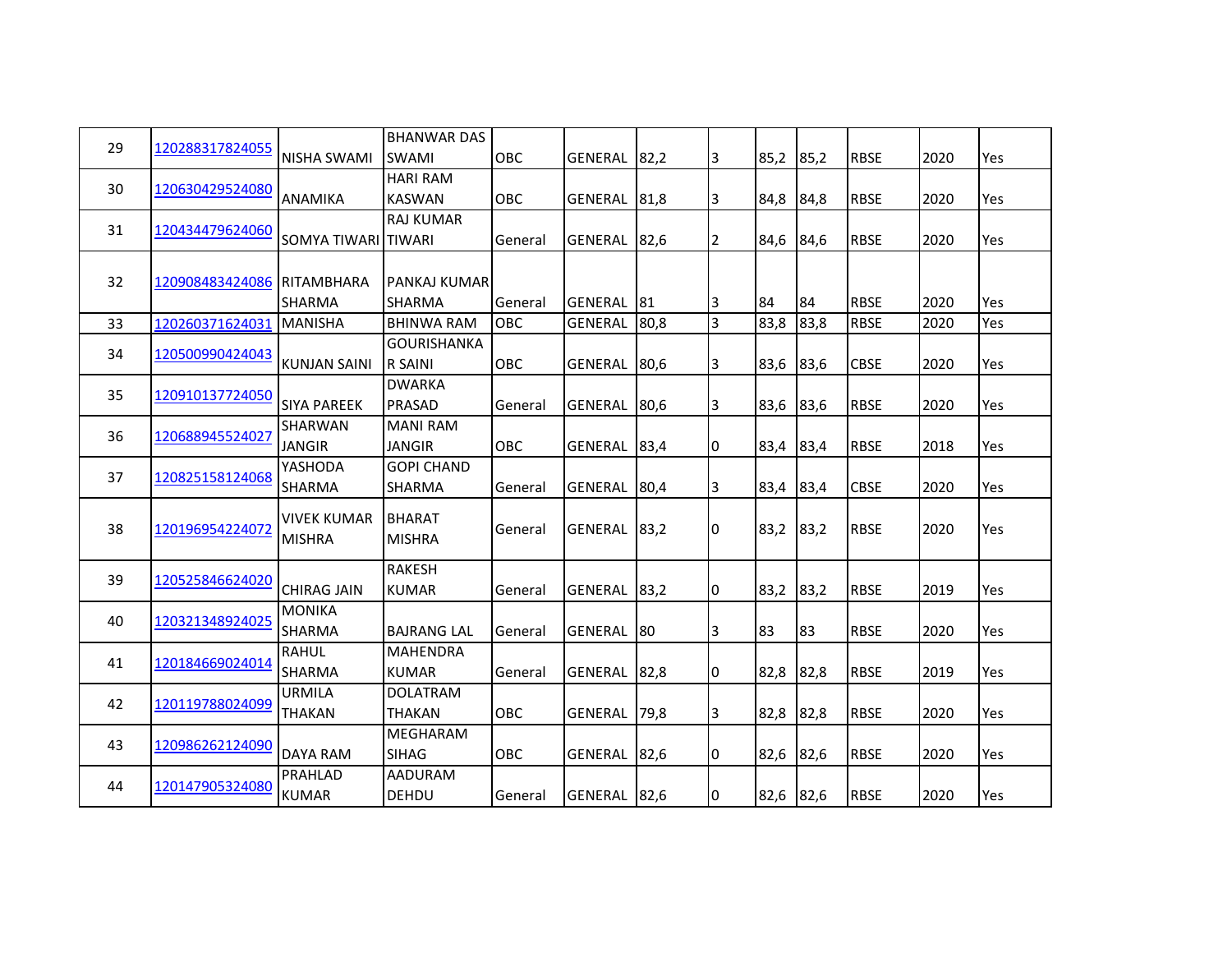| 45 | 120184363724093          | POOJA SWAMI                         | <b>IRAM LAL</b>                      | General     | <b>GENERAL</b> | 79        | 3  | 82   | 82   | <b>RBSE</b> | 2020 | Yes        |
|----|--------------------------|-------------------------------------|--------------------------------------|-------------|----------------|-----------|----|------|------|-------------|------|------------|
| 46 | 120818523924021          | <b>ANURADHA</b>                     | PRABHUDAYAL                          | <b>IOBC</b> | GENERAL        | 79        | 3  | 82   | 82   | <b>RBSE</b> | 2018 | <b>Yes</b> |
| 47 | 120632936124010 MONIKA   | <b>SHARMA</b>                       | <b>VINOD KUMAR</b><br><b>SHARMA</b>  | General     | IGENERAL       | 78,8      | 13 | 81,8 | 81,8 | <b>RBSE</b> | 2020 | Yes        |
| 48 | 120938825224095          | POOJA SAINI                         | <b>BABU LAL SAINI OBC</b>            |             | <b>GENERAL</b> | 78,6      | 3  | 81,6 | 81,6 | <b>RBSE</b> | 2020 | Yes        |
| 49 | 120106382724060          | <b>MOHIT</b><br>SHARMA              | <b>ARVIND</b><br><b>SHARMA</b>       | General     | <b>GENERAL</b> | 81,4      | 0  | 81,4 | 81,4 | <b>RBSE</b> | 2019 | Yes        |
| 50 | 120592697524000          | <b>SAVITREE</b>                     | RAMCHANDRA                           | <b>OBC</b>  | <b>GENERAL</b> | <b>78</b> | IЗ | 81   | 81   | <b>RBSE</b> | 2020 | <b>Yes</b> |
| 51 | 120428406724060          | <b>MAMTA</b><br><b>GURJAR</b>       | <b>SITA RAM</b><br><b>GURJAR</b>     | <b>OBC</b>  | <b>GENERAL</b> | 78        | 3  | 81   | 81   | <b>RBSE</b> | 2020 | Yes        |
| 52 | 120363328524020          | <b>KRISHNA DUDI</b>                 | <b>HUNTA RAM</b><br><b>DUDI</b>      | <b>OBC</b>  | <b>GENERAL</b> | 78        | 3  | 81   | 81   | <b>RBSE</b> | 2020 | Yes        |
| 53 | 120154077324050 TARAMANI | <b>MEGHWAL</b>                      | TULCHHA RAM<br><b>MEGHWAL</b>        | <b>SC</b>   | <b>GENERAL</b> | 77,8      | IЗ | 80,8 | 80,8 | <b>RBSE</b> | 2020 | Yes        |
| 54 | 120196012224030          | <b>VIJAY KUMAR</b><br><b>PAREEK</b> | <b>ASHOK KUMAR</b><br><b>PAREEK</b>  | General     | <b>GENERAL</b> | 80,6      | I٥ | 80,6 | 80,6 | <b>RBSE</b> | 2019 | Yes        |
| 55 | 120110135624076          | <b>RENUKA</b><br>PRAJAPAT           | <b>SUBHASH</b><br><b>PRAJAPAT</b>    | <b>OBC</b>  | <b>GENERAL</b> | 76,8      | IЗ | 79,8 | 79,8 | <b>RBSE</b> | 2020 | Yes        |
| 56 | 120858430224020          | <b>AJAY KUMAR</b><br><b>NAWAL</b>   | PRADEEP<br>KUMAR NAWALISC            |             | <b>GENERAL</b> | 179,6     | 0  | 79,6 | 79,6 | <b>RBSE</b> | 2020 | Yes        |
| 57 | 120868644024059          | LAKSHYA<br>SHARMA                   | <b>RADHAKRISHNA</b><br><b>SHARMA</b> | General     | GENERAL        | 179,6     | 10 | 79,6 | 79,6 | <b>RBSE</b> | 2019 | Yes        |
| 58 | 120464935324072          | <b>SNEHA SONI</b>                   | <b>GAJANAND</b><br>SONI              | OBC         | <b>GENERAL</b> | 76,6      | 3  | 79,6 | 79,6 | <b>RBSE</b> | 2020 | Yes        |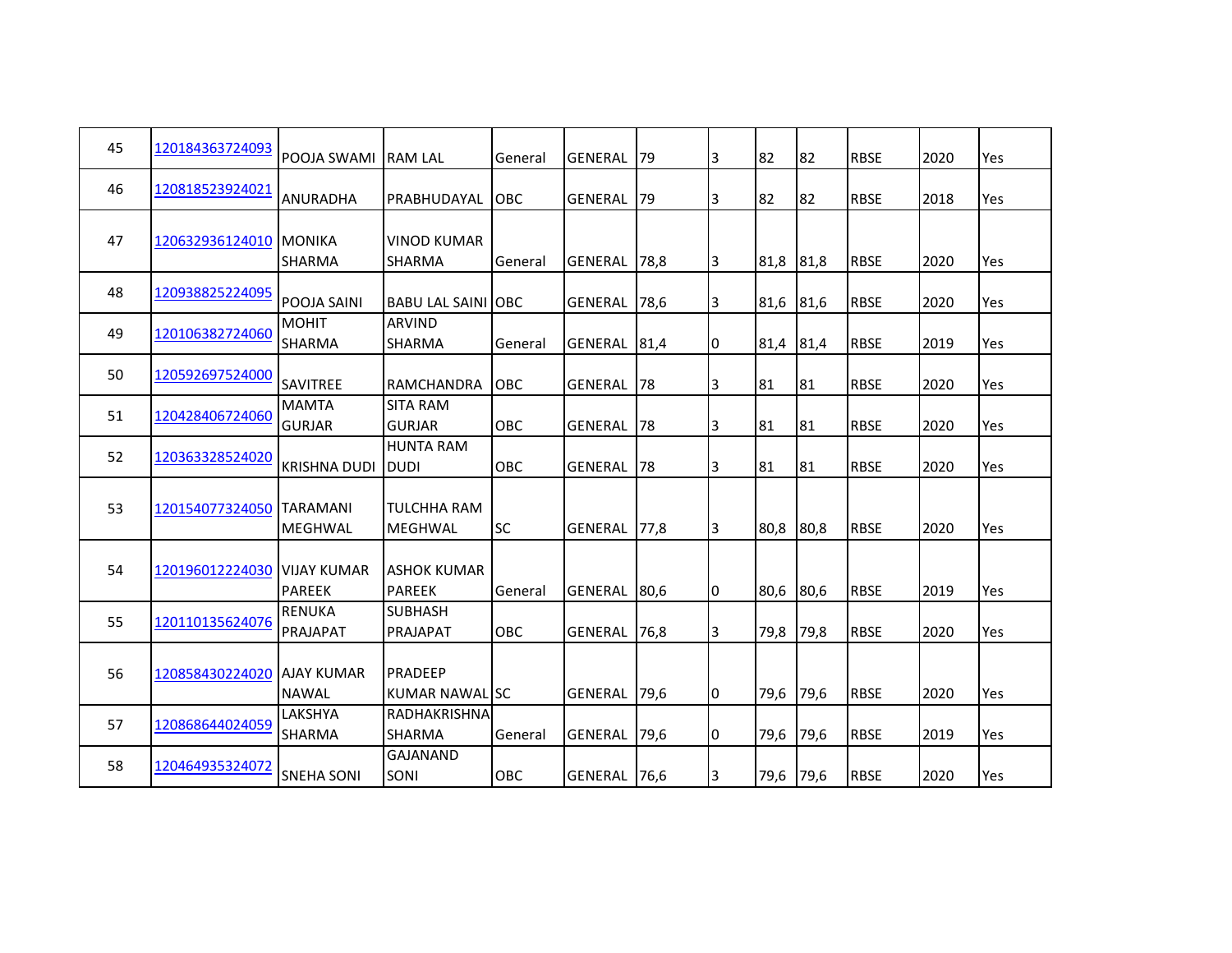| 59                    | 120908057224080 |                       | <b>BHANWAR LAL</b> |            |                |                 |    |      |      |             |      |     |
|-----------------------|-----------------|-----------------------|--------------------|------------|----------------|-----------------|----|------|------|-------------|------|-----|
|                       |                 | KAVITA SARAN SARAN    |                    | General    | <b>GENERAL</b> | 76,4            |    | 79,4 | 79,4 | <b>RBSE</b> | 2020 | Yes |
| 60                    |                 | <b>DHARMENDRA</b>     | <b>ARJUN RAM</b>   |            |                |                 |    |      |      |             |      |     |
|                       | 120981932724085 | MAHALA                | <b>MAHALA</b>      | <b>OBC</b> | <b>GENERAL</b> | I <sub>79</sub> | 10 | 79   | 79   | <b>RBSE</b> | 2018 | Yes |
| 61                    | 120368518324069 |                       |                    |            |                |                 |    |      |      |             |      |     |
|                       |                 | PRIYANKA              | JAYANARAYAN        | <b>OBC</b> | GENERAL        | 175,8           | 13 | 78,8 | 78,8 | <b>RBSE</b> | 2020 | Yes |
|                       |                 |                       | <b>OM PRAKASH</b>  |            |                |                 |    |      |      |             |      |     |
| 62<br>120745119324000 |                 | <b>ABHAY SIHAG</b>    | <b>SIHAG</b>       | <b>OBC</b> | <b>GENERAL</b> | 178,4           | 10 | 78,4 | 78,4 | <b>RBSE</b> | 2020 | Yes |
|                       |                 |                       | <b>PAWAN</b>       |            |                |                 |    |      |      |             |      |     |
| 63                    | 120303344624083 | <b>VINITA</b>         | <b>KUMAR</b>       |            |                |                 |    |      |      |             |      |     |
|                       |                 | <b>SHARMA</b>         | <b>SHARMA</b>      | General    | <b>GENERAL</b> | 75,4            | 3  | 78,4 | 78,4 | <b>RBSE</b> | 2020 | Yes |
|                       |                 |                       | RAJENDRA           |            |                |                 |    |      |      |             |      |     |
| 64                    | 120302828024016 | LALITA PAREEK IPAREEK |                    | General    | <b>GENERAL</b> | 75,4            | 3  | 78,4 | 78,4 | <b>RBSE</b> | 2020 | Yes |
|                       |                 | <b>SHIVANI</b>        | <b>OMPARKASH</b>   |            |                |                 |    |      |      |             |      |     |
| 65                    | 120441866024062 | <b>MEENA</b>          | <b>IMEENA</b>      | <b>ST</b>  | GENERAL        | 75,2            |    | 78,2 | 78,2 | <b>RBSE</b> | 2019 | Yes |

|       |                           |                  | Divyang Ortho Merit List Total Applications: 1 Cutoff: 68.6000 |           |                 |                          |     |           |              |               |                     |            |
|-------|---------------------------|------------------|----------------------------------------------------------------|-----------|-----------------|--------------------------|-----|-----------|--------------|---------------|---------------------|------------|
|       | Application ID            | <b>Name of</b>   | <b>IFather's Name Category</b>                                 |           | <b>Admissio</b> | Percentag   Bonus   Tot. |     |           | <b>%tile</b> | <b>IBoard</b> | <b>Passing</b>  Fee |            |
| Sr.No |                           | <b>Applicant</b> |                                                                |           |                 | $\mathsf{e}.(\% )$       | (%) | IPerc.    |              | <b>Name</b>   | <b>Year</b>         |            |
|       |                           |                  | <b>MAHESH</b>                                                  |           |                 |                          |     |           |              |               |                     |            |
|       | 120984376624065 PRIYANSHU |                  | <b>KUMAR</b>                                                   |           |                 |                          |     |           |              |               |                     |            |
|       |                           | <b>KAUSHIK</b>   | <b>SHARMA</b>                                                  | l General | <b>GENERAL</b>  | 168.6                    |     | 68,6 68,6 |              | <b>RBSE</b>   | 2020                | <b>Yes</b> |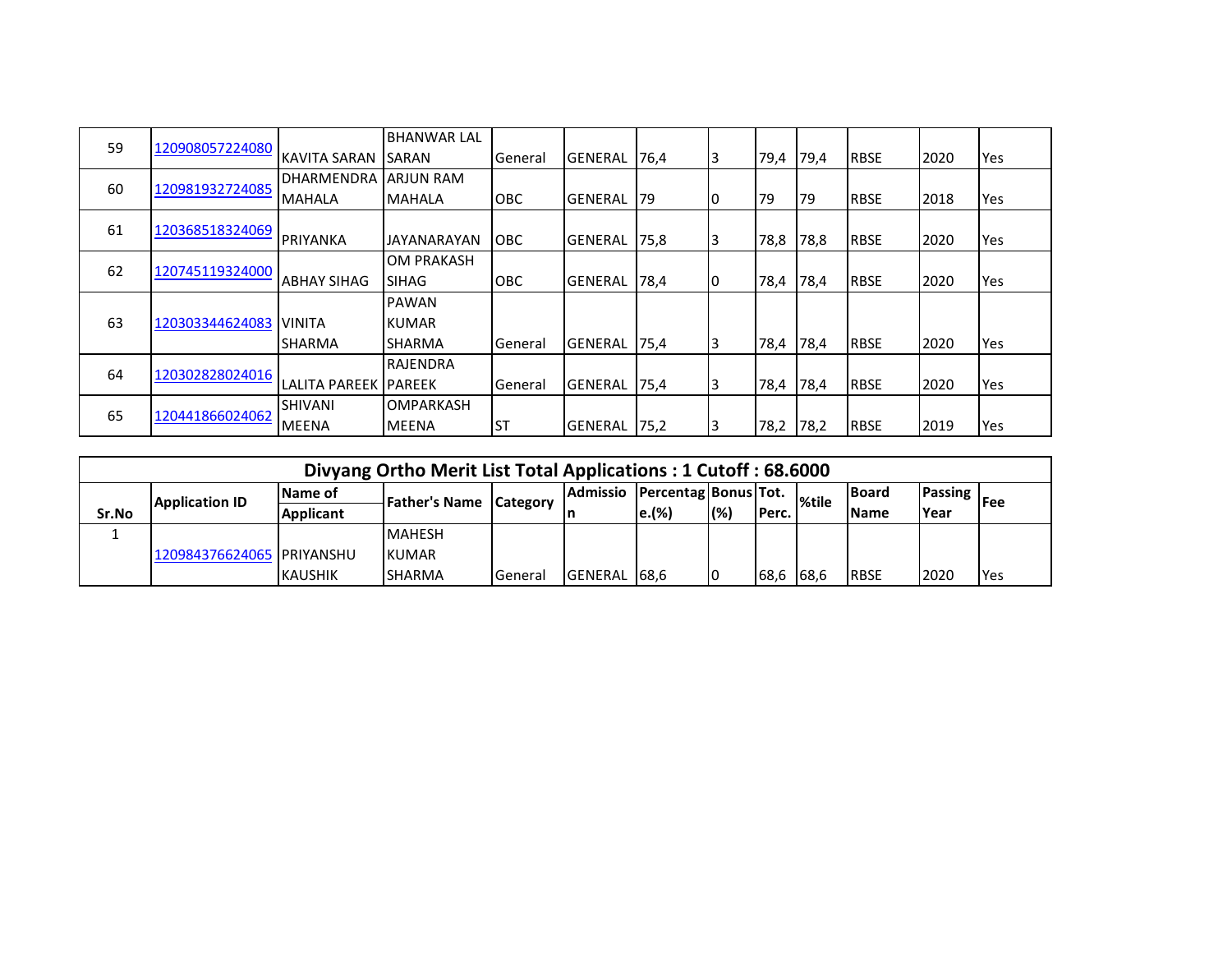|                                                             |                                                                                                                                                                                              |                  | <b>SBD GOVT. PG COLLEGE, SARDARSHAHAR</b> |                |             |       |     |       |       |             |      |     |
|-------------------------------------------------------------|----------------------------------------------------------------------------------------------------------------------------------------------------------------------------------------------|------------------|-------------------------------------------|----------------|-------------|-------|-----|-------|-------|-------------|------|-----|
| <b>EWS Merit List Total Applications: 3 Cutoff: 65.0000</b> |                                                                                                                                                                                              |                  |                                           |                |             |       |     |       |       |             |      |     |
|                                                             | <b>Admissio</b><br><b>Board</b><br>  Percentag   Bonus   Tot.<br>Passing <sup>1</sup><br>Name of<br>%tile<br><b>Father's Name</b><br><b>IFee</b><br><b>Application ID</b><br><b>Category</b> |                  |                                           |                |             |       |     |       |       |             |      |     |
| Sr.No                                                       |                                                                                                                                                                                              | <b>Applicant</b> |                                           |                | In          | e.(%) | (%) | Perc. |       | <b>Name</b> | Year |     |
|                                                             |                                                                                                                                                                                              | <b>HIMANI</b>    | <b>BANWARI LAL</b>                        |                |             |       |     |       |       |             |      |     |
|                                                             | 120934875724092                                                                                                                                                                              | <b>SHARMA</b>    | <b>SHARMA</b>                             | l General      | <b>IEWS</b> | 74,6  |     | 77,6  | 177,6 | <b>RBSE</b> | 2020 | Yes |
| $\mathcal{P}$                                               |                                                                                                                                                                                              | <b>KAMALESH</b>  |                                           |                |             |       |     |       |       |             |      |     |
|                                                             | 120392135024069                                                                                                                                                                              | KUMAR            | PANNALAL                                  |                |             |       |     |       |       |             |      |     |
|                                                             |                                                                                                                                                                                              | <b>SHARMA</b>    | <b>SHARMA</b>                             | General        | EWS         | 177   | Ю   | 77    | 177   | <b>RBSE</b> | 2020 | Yes |
| 3                                                           | 120572668324055                                                                                                                                                                              | <b>IKUSUM</b>    | <b>SAMPAT LAL</b>                         |                |             |       |     |       |       |             |      |     |
|                                                             |                                                                                                                                                                                              | <b>PAREEK</b>    | <b>PAREEK</b>                             | <b>General</b> | <b>IEWS</b> | 62    |     | 165   | 65    | <b>RBSE</b> | 2020 | Yes |

|                                                              | <b>SBD GOVT. PG COLLEGE, SARDARSHAHAR</b> |                     |                      |                 |                 |                      |     |       |       |              |                |     |  |  |
|--------------------------------------------------------------|-------------------------------------------|---------------------|----------------------|-----------------|-----------------|----------------------|-----|-------|-------|--------------|----------------|-----|--|--|
| <b>OBC Merit List Total Applications: 36 Cutoff: 70.0000</b> |                                           |                     |                      |                 |                 |                      |     |       |       |              |                |     |  |  |
|                                                              | <b>Application ID</b>                     | Name of             | <b>Father's Name</b> | <b>Category</b> | <b>Admissio</b> | Percentag Bonus Tot. |     |       | %tile | <b>Board</b> | <b>Passing</b> | Fee |  |  |
| Sr.No                                                        |                                           | <b>Applicant</b>    |                      |                 |                 | e.(%)                | (%) | Perc. |       | <b>Name</b>  | Year           |     |  |  |
| 1                                                            |                                           | <b>CHIRANJIDEV</b>  |                      |                 |                 |                      |     |       |       |              |                |     |  |  |
|                                                              | 120830364724010                           | <b>KARWASARA</b>    | <b>DEVILAL</b>       | <b>OBC</b>      | <b>OBC</b>      | 77,4                 | 10  | 77,4  | 77,4  | <b>RBSE</b>  | 2020           | Yes |  |  |
| $\overline{2}$                                               |                                           | <b>SANWAR MAL</b>   | LILADHAR             |                 |                 |                      |     |       |       |              |                |     |  |  |
|                                                              | 120135482424099                           | SWAMI               | <b>SWAMI</b>         | <b>OBC</b>      | <b>OBC</b>      | 76                   | 10  | 76    | 76    | <b>RBSE</b>  | 2020           | Yes |  |  |
| 3                                                            | 120867572824086                           | <b>ARMAN</b>        |                      |                 |                 |                      |     |       |       |              |                |     |  |  |
|                                                              |                                           | <b>MIRASI</b>       | ISHYAM KHAN          | <b>OBC</b>      | <b>OBC</b>      | 76                   | 10  | 76    | 76    | <b>RBSE</b>  | 2020           | Yes |  |  |
| 4                                                            | 120810848324080                           |                     |                      |                 |                 |                      |     |       |       |              |                |     |  |  |
|                                                              |                                           | <b>JYOTI CHARAN</b> | <b>LAL DAN</b>       | <b>OBC</b>      | <b>OBC</b>      | 73                   | 3   | 76    | 76    | <b>RBSE</b>  | 2020           | Yes |  |  |
| 5                                                            |                                           | <b>MOHMED</b>       |                      |                 |                 |                      |     |       |       |              |                |     |  |  |
|                                                              | 120863834324027                           | <b>IMRAN</b>        | <b>BABU HUSSAIN</b>  | <b>IOBC</b>     | OBC             | 75,8                 | 10  | 75,8  | 75,8  | <b>RBSE</b>  | 2020           | Yes |  |  |
| 6                                                            |                                           |                     | <b>PREM SINGH</b>    |                 |                 |                      |     |       |       |              |                |     |  |  |
|                                                              | 120777601824076                           | <b>JAILAL</b>       | <b>POONIA</b>        | <b>OBC</b>      | <b>OBC</b>      | 75,6                 |     | 75,6  | 75,6  | <b>RBSE</b>  | 2020           | Yes |  |  |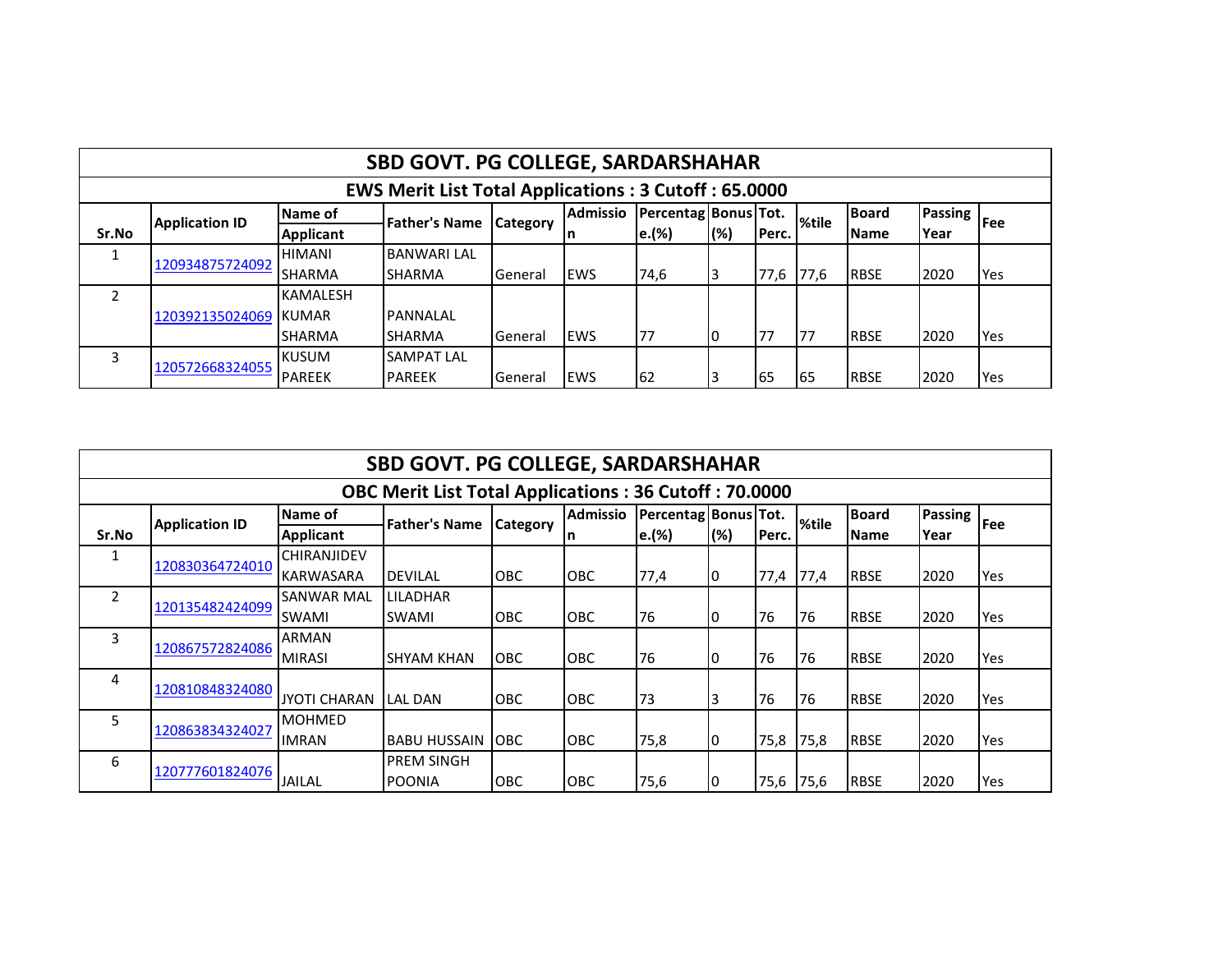|                 |                                                                                                                                                                                            |                                                                                                                               |                                                                                                                                                                                                    |                                                                    |                                               |                                            |                         |                                    |                                                 |                                                                                        | Yes                                  |
|-----------------|--------------------------------------------------------------------------------------------------------------------------------------------------------------------------------------------|-------------------------------------------------------------------------------------------------------------------------------|----------------------------------------------------------------------------------------------------------------------------------------------------------------------------------------------------|--------------------------------------------------------------------|-----------------------------------------------|--------------------------------------------|-------------------------|------------------------------------|-------------------------------------------------|----------------------------------------------------------------------------------------|--------------------------------------|
| 120645901224089 |                                                                                                                                                                                            |                                                                                                                               |                                                                                                                                                                                                    |                                                                    |                                               |                                            |                         |                                    |                                                 |                                                                                        |                                      |
|                 |                                                                                                                                                                                            |                                                                                                                               |                                                                                                                                                                                                    |                                                                    |                                               |                                            |                         |                                    |                                                 |                                                                                        | Yes                                  |
| 120351370324053 |                                                                                                                                                                                            |                                                                                                                               |                                                                                                                                                                                                    |                                                                    |                                               |                                            |                         |                                    |                                                 |                                                                                        |                                      |
|                 |                                                                                                                                                                                            |                                                                                                                               |                                                                                                                                                                                                    |                                                                    |                                               |                                            |                         |                                    |                                                 |                                                                                        | Yes                                  |
| 120588066424069 |                                                                                                                                                                                            |                                                                                                                               |                                                                                                                                                                                                    |                                                                    |                                               |                                            |                         |                                    |                                                 |                                                                                        |                                      |
|                 |                                                                                                                                                                                            |                                                                                                                               |                                                                                                                                                                                                    |                                                                    |                                               |                                            |                         |                                    |                                                 |                                                                                        | Yes                                  |
|                 |                                                                                                                                                                                            |                                                                                                                               |                                                                                                                                                                                                    |                                                                    |                                               |                                            |                         |                                    |                                                 |                                                                                        |                                      |
|                 |                                                                                                                                                                                            |                                                                                                                               |                                                                                                                                                                                                    |                                                                    |                                               | 10                                         |                         |                                    |                                                 |                                                                                        | Yes                                  |
| 120908374524050 | <b>RITA SONI</b>                                                                                                                                                                           | <b>JAGMAL SONI</b>                                                                                                            |                                                                                                                                                                                                    |                                                                    |                                               |                                            | 74,8                    | 74,8                               |                                                 | 2020                                                                                   | Yes                                  |
| 120817246224090 | <b>VIKASH SAINI</b>                                                                                                                                                                        | <b>RAKESH SAINI</b>                                                                                                           | OBC                                                                                                                                                                                                | OBC                                                                | 74,6                                          | $\overline{0}$                             | 74,6                    | 74,6                               | <b>RBSE</b>                                     | 2020                                                                                   | Yes                                  |
| 120132355124086 | <b>RAMJILAL</b>                                                                                                                                                                            | <b>TARA CHAND</b>                                                                                                             | <b>OBC</b>                                                                                                                                                                                         | OBC                                                                | 74,6                                          | $\Omega$                                   | 74,6                    | 74,6                               | <b>RBSE</b>                                     | 2019                                                                                   | Yes                                  |
|                 |                                                                                                                                                                                            | <b>SUKHDEV</b>                                                                                                                |                                                                                                                                                                                                    |                                                                    |                                               |                                            |                         |                                    |                                                 |                                                                                        |                                      |
|                 | <b>JYOTI SWAMI</b>                                                                                                                                                                         | <b>SWAMI</b>                                                                                                                  | <b>OBC</b>                                                                                                                                                                                         | OBC                                                                | 71,2                                          | 3                                          | 74,2                    | 74,2                               | <b>RBSE</b>                                     | 2020                                                                                   | Yes                                  |
|                 | <b>RAJENDRA</b>                                                                                                                                                                            |                                                                                                                               |                                                                                                                                                                                                    |                                                                    |                                               |                                            |                         |                                    |                                                 |                                                                                        |                                      |
|                 | SIWAL                                                                                                                                                                                      | <b>MANI RAM</b>                                                                                                               | OBC                                                                                                                                                                                                | <b>OBC</b>                                                         | 74                                            | 0                                          | 74                      | 74                                 | <b>RBSE</b>                                     | 2019                                                                                   | Yes                                  |
|                 |                                                                                                                                                                                            |                                                                                                                               |                                                                                                                                                                                                    |                                                                    |                                               |                                            |                         |                                    |                                                 |                                                                                        |                                      |
|                 |                                                                                                                                                                                            |                                                                                                                               | <b>OBC</b>                                                                                                                                                                                         | <b>OBC</b>                                                         | 73,8                                          | 0                                          | 73,8                    | 73,8                               | <b>RBSE</b>                                     | 2020                                                                                   | Yes                                  |
|                 | <b>VIKASH</b>                                                                                                                                                                              | <b>SHISHPAL</b>                                                                                                               |                                                                                                                                                                                                    |                                                                    |                                               |                                            |                         |                                    |                                                 |                                                                                        |                                      |
|                 | <b>KUMAR</b>                                                                                                                                                                               | <b>GADHWAL</b>                                                                                                                | OBC                                                                                                                                                                                                | OBC                                                                | 73,6                                          | 0                                          | 73,6                    | 73,6                               | <b>RBSE</b>                                     | 2020                                                                                   | Yes                                  |
|                 | SANWAR MAL                                                                                                                                                                                 | <b>FULARAM</b>                                                                                                                |                                                                                                                                                                                                    |                                                                    |                                               |                                            |                         |                                    |                                                 |                                                                                        |                                      |
|                 | <b>KHICHAR</b>                                                                                                                                                                             | <b>KHICHAR</b>                                                                                                                | <b>OBC</b>                                                                                                                                                                                         | <b>OBC</b>                                                         | 73                                            | 0                                          | 73                      | 73                                 | <b>RBSE</b>                                     | 2020                                                                                   | Yes                                  |
|                 | <b>SAVITRI</b>                                                                                                                                                                             | <b>JAWANA RAM</b>                                                                                                             |                                                                                                                                                                                                    |                                                                    |                                               |                                            |                         |                                    |                                                 |                                                                                        |                                      |
|                 | SWAMI                                                                                                                                                                                      | <b>SWAMI</b>                                                                                                                  | OBC                                                                                                                                                                                                | <b>OBC</b>                                                         | 69.8                                          | IЗ                                         | 72,8                    | 72,8                               | <b>RBSE</b>                                     | 2020                                                                                   | Yes                                  |
|                 |                                                                                                                                                                                            | <b>BABU LAL</b>                                                                                                               |                                                                                                                                                                                                    |                                                                    |                                               |                                            |                         |                                    |                                                 |                                                                                        |                                      |
|                 | <b>KANTA</b>                                                                                                                                                                               | LAKHARA                                                                                                                       | <b>OBC</b>                                                                                                                                                                                         | OBC                                                                | 69,6                                          | IЗ                                         | 72,6                    | 72,6                               | <b>RBSE</b>                                     | 2020                                                                                   | <b>Yes</b>                           |
|                 |                                                                                                                                                                                            | <b>LIKHMARAM</b>                                                                                                              | OBC                                                                                                                                                                                                | OBC                                                                | 69,4                                          | $\overline{3}$                             | 72,4                    | 72,4                               | <b>RBSE</b>                                     | 2020                                                                                   | Yes                                  |
|                 | <b>MAHIPAL</b>                                                                                                                                                                             | <b>RAM KUMAR</b>                                                                                                              |                                                                                                                                                                                                    |                                                                    |                                               |                                            |                         |                                    |                                                 |                                                                                        |                                      |
|                 | SARAN                                                                                                                                                                                      | SARAN                                                                                                                         | <b>OBC</b>                                                                                                                                                                                         | OBC                                                                | 72,2                                          | Ю                                          | 72,2                    | 72,2                               | <b>RBSE</b>                                     | 2020                                                                                   | Yes                                  |
|                 | ANIL                                                                                                                                                                                       |                                                                                                                               |                                                                                                                                                                                                    |                                                                    |                                               |                                            |                         |                                    |                                                 |                                                                                        |                                      |
|                 | SULTANGAR                                                                                                                                                                                  | <b>SULTANGAR</b>                                                                                                              | <b>OBC</b>                                                                                                                                                                                         | OBC                                                                | 72,2                                          | 10                                         |                         |                                    | <b>RBSE</b>                                     | 2019                                                                                   | Yes                                  |
|                 | 120666452224022<br>120778606124094<br>120429926324087<br>120226756824025<br>120264863424040<br>120532926124030<br>120752097524023<br>120487404524080<br>120695987624050<br>120608535624074 | 120260129224061 SHIV SHANKAR<br><b>BAGARIYA</b><br><b>SUNITA SARAN</b><br><b>GHANSHYAM</b><br>SARAN<br>120769222924049 SAVITA | <b>IHETRAM</b><br><b>BAGARIYA</b><br>RAMDEV JYANI İMANFUL JYANI<br><b>BHART KUMAR HARI RAM</b><br><b>ITEJPAL SARAN</b><br><b>BAJARANG</b><br><b>SINGH SARAN</b><br><b>GORI SHANKAR BAJRANG LAL</b> | OBC<br><b>OBC</b><br><b>OBC</b><br><b>OBC</b><br><b>OBC</b><br>OBC | OBC<br><b>OBC</b><br>OBC<br>OBC<br>OBC<br>OBC | 75,6<br>75,4<br>75,2<br>72,2<br>75<br>71,8 | 10<br>0<br>I٥<br>3<br>3 | 75,6<br>75,4<br>75,2<br>75,2<br>75 | 75,6<br>75,4<br>75,2<br>75,2<br>75<br>72,2 72,2 | <b>RBSE</b><br><b>RBSE</b><br><b>RBSE</b><br><b>RBSE</b><br><b>RBSE</b><br><b>RBSE</b> | 2020<br>2020<br>2019<br>2020<br>2020 |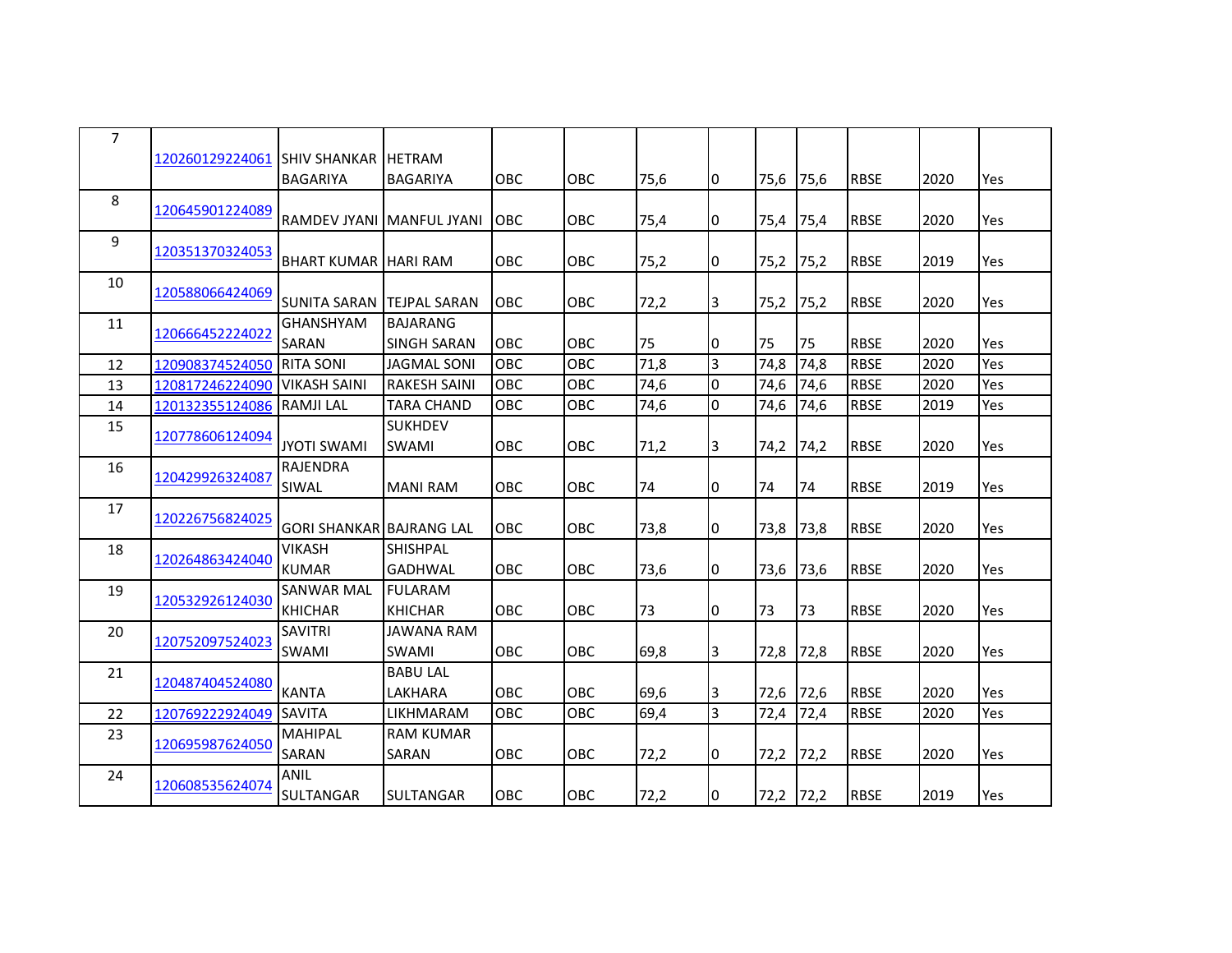| 25 |                 | SHEETAL                   |                          |            |            |      |     |      |      |             |      |     |
|----|-----------------|---------------------------|--------------------------|------------|------------|------|-----|------|------|-------------|------|-----|
|    | 120773642124031 | <b>SWAMI</b>              | <b>MANOJ KUMAR OBC</b>   |            | OBC        | 69   | 3   | 72   | 72   | <b>RBSE</b> | 2020 | Yes |
| 26 |                 |                           | <b>BHAGIRATH</b>         |            |            |      |     |      |      |             |      |     |
|    | 120348720024048 |                           | <b>RAM</b>               |            |            |      |     |      |      |             |      |     |
|    |                 | <b>POOJA KURI</b>         | <b>CHOUDHARY</b>         | <b>OBC</b> | <b>OBC</b> | 68,8 | 3   | 71,8 | 71,8 | <b>CBSE</b> | 2020 | Yes |
| 27 | 120542694624018 |                           | <b>SUBHASH</b>           |            |            |      |     |      |      |             |      |     |
|    |                 | <b>SUMAN SARAN ISARAN</b> |                          | <b>OBC</b> | <b>OBC</b> | 68,4 | 3   | 71,4 | 71,4 | <b>RBSE</b> | 2020 | Yes |
| 28 | 120971736524086 | <b>MO SHOYAB</b>          |                          |            |            |      |     |      |      |             |      |     |
|    |                 | <b>AKHTAR</b>             | <b>MO SABIR</b>          | <b>OBC</b> | <b>OBC</b> | 71,2 | IO. | 71,2 | 71,2 | <b>RBSE</b> | 2020 | Yes |
| 29 | 120547808024080 |                           |                          |            |            |      |     |      |      |             |      |     |
|    |                 | <b>SEEMA TAK</b>          | <b>NAVRATAN TAK JOBC</b> |            | <b>OBC</b> | 68   | 3   | 71   | 71   | <b>RBSE</b> | 2020 | Yes |
| 30 | 120732312724056 | <b>MANESH</b>             |                          |            |            |      |     |      |      |             |      |     |
|    |                 | <b>KUMAR</b>              | <b>BIRBAL RAM</b>        | <b>OBC</b> | <b>OBC</b> | 70,8 | I0  | 70,8 | 70,8 | <b>RBSE</b> | 2020 | Yes |
| 31 | 120237089024068 | PRASHANT                  |                          |            |            |      |     |      |      |             |      |     |
|    |                 | <b>JANGIR</b>             | GAJANAND                 | <b>OBC</b> | <b>OBC</b> | 70,8 | 10  | 70,8 | 70,8 | <b>RBSE</b> | 2020 | Yes |
| 32 | 120291376724094 |                           | <b>MURLIDHAR</b>         |            |            |      |     |      |      |             |      |     |
|    |                 | <b>OM SWAMI</b>           | <b>SWAMI</b>             | <b>OBC</b> | <b>OBC</b> | 67,6 | 3   | 70,6 | 70,6 | <b>RBSE</b> | 2020 | Yes |
| 33 | 120213220024012 |                           | <b>BABULAL</b>           |            |            |      |     |      |      |             |      |     |
|    |                 | <b>KRISHNA</b>            | LAKHARA                  | <b>OBC</b> | OBC        | 67,6 | 3   | 70,6 | 70,6 | <b>RBSE</b> | 2020 | Yes |
| 34 | 120173583024037 |                           | <b>BAJRANG DAS</b>       |            |            |      |     |      |      |             |      |     |
|    |                 | NIKITA SWAMI              | <b>SWAMI</b>             | OBC        | OBC        | 67,4 | 3   | 70,4 | 70,4 | <b>RBSE</b> | 2020 | Yes |
| 35 | 120401234824081 |                           | <b>RAM KUMAR</b>         |            |            |      |     |      |      |             |      |     |
|    |                 | <b>JAIVEER SAINI</b>      | <b>SAINI</b>             | <b>OBC</b> | <b>OBC</b> | 70   | 10  | 70   | 70   | <b>RBSE</b> | 2019 | Yes |
| 36 | 120215642524052 | <b>MAMTA</b>              | <b>CHUNNI LAL</b>        | <b>OBC</b> | OBC        | 67   | 3   | 70   | 70   | <b>RBSE</b> | 2020 | Yes |
|    |                 |                           |                          |            |            |      |     |      |      |             |      |     |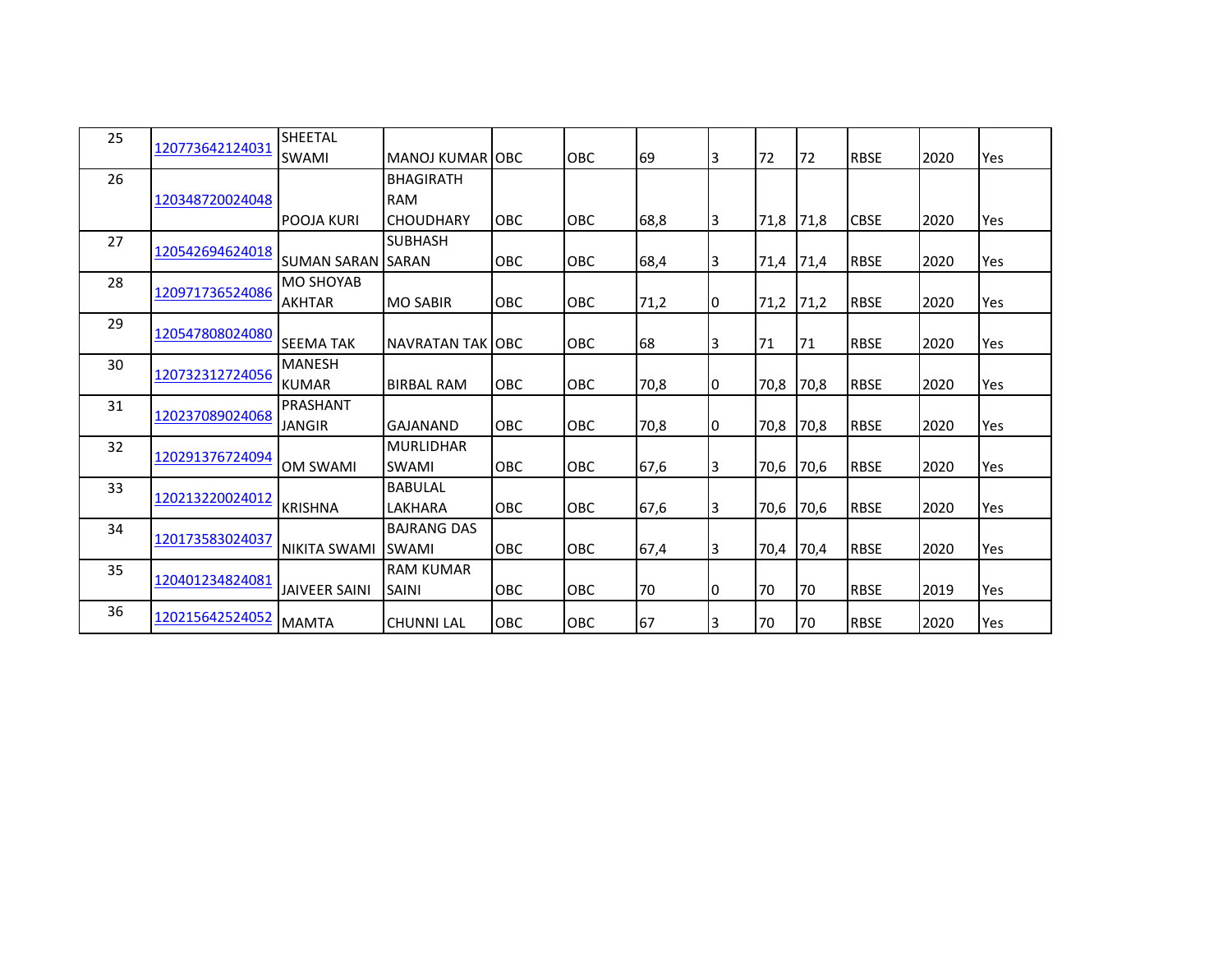| SBD GOVT. PG COLLEGE, SARDARSHAHAR                   |                           |                       |                      |                 |                 |                      |                |       |       |              |         |     |  |
|------------------------------------------------------|---------------------------|-----------------------|----------------------|-----------------|-----------------|----------------------|----------------|-------|-------|--------------|---------|-----|--|
| SC Merit List Total Applications: 26 Cutoff: 60.4000 |                           |                       |                      |                 |                 |                      |                |       |       |              |         |     |  |
|                                                      | <b>Application ID</b>     | Name of               | <b>Father's Name</b> | <b>Category</b> | <b>Admissio</b> | Percentag Bonus Tot. |                |       | %tile | <b>Board</b> | Passing | Fee |  |
| Sr.No                                                |                           | <b>Applicant</b>      |                      |                 | n               | e.(%)                | (%)            | Perc. |       | <b>Name</b>  | Year    |     |  |
| $\mathbf{1}$                                         | 120961073924021           |                       | <b>TILOKA RAM</b>    |                 |                 |                      |                |       |       |              |         |     |  |
|                                                      |                           | <b>MANGILAL</b>       | <b>MEGHWAL</b>       | <b>SC</b>       | <b>SC</b>       | 77,6                 | I0             | 77,6  | 77,6  | <b>RBSE</b>  | 2020    | Yes |  |
| $\overline{2}$                                       | 120226764224054           | <b>BAL RAM</b>        | <b>RAM KUMAR</b>     |                 |                 |                      |                |       |       |              |         |     |  |
|                                                      |                           | MEGHWAL               | <b>MEGHWAL</b>       | <b>SC</b>       | <b>SC</b>       | 76,8                 | 10             | 76,8  | 76,8  | <b>RBSE</b>  | 2020    | Yes |  |
| $\mathbf{3}$                                         |                           |                       |                      |                 |                 |                      |                |       |       |              |         |     |  |
|                                                      | 120981247724044 SURENDRA  |                       |                      |                 |                 |                      |                |       |       |              |         |     |  |
|                                                      |                           | KUMAR REGAR MAGHA RAM |                      | <b>SC</b>       | <b>SC</b>       | 76,6                 | 10             | 76,6  | 76,6  | <b>RBSE</b>  | 2020    | Yes |  |
| 4                                                    | 120365019524069           | <b>MAMTA</b>          | <b>HARI RAM</b>      | <b>SC</b>       | <b>SC</b>       | 73,2                 | $\overline{3}$ | 76,2  | 76,2  | <b>RBSE</b>  | 2020    | Yes |  |
| 5                                                    | 120480547224041           | <b>KHUSHBOO</b>       | RADHESHYAM           |                 |                 |                      |                |       |       |              |         |     |  |
|                                                      |                           | <b>MEV</b>            | <b>MEV</b>           | <b>SC</b>       | <b>SC</b>       | 72,8                 | 3              | 75,8  | 75,8  | <b>RBSE</b>  | 2020    | Yes |  |
| 6                                                    | 120559571324048           | <b>PANKAJ SINGH</b>   |                      |                 |                 |                      |                |       |       |              |         |     |  |
|                                                      |                           | <b>ROYAL</b>          | <b>BHANWAR LAL</b>   | <b>ISC</b>      | <b>SC</b>       | 72,4                 | 0              | 72,4  | 72,4  | <b>RBSE</b>  | 2020    | Yes |  |
| $\overline{7}$                                       |                           | SANTOSH               |                      |                 |                 |                      |                |       |       |              |         |     |  |
|                                                      | 120448814624067           | <b>KUMAR</b>          | <b>MAHENDRA</b>      |                 |                 |                      |                |       |       |              |         |     |  |
|                                                      |                           | <b>DHANKA</b>         | <b>KUMAR</b>         | <b>SC</b>       | <b>SC</b>       | 69,4                 | 3              | 72,4  | 72,4  | <b>RBSE</b>  | 2020    | Yes |  |
| 8                                                    |                           |                       |                      |                 |                 |                      |                |       |       |              |         |     |  |
|                                                      | 120151848024084           | <b>AMAR CHAND</b>     | <b>RAM KUMAR</b>     | <b>SC</b>       | <b>SC</b>       | 71,2                 | Iо             | 71,2  | 71,2  | <b>RBSE</b>  | 2020    | Yes |  |
| 9                                                    |                           | <b>GOVIND</b>         |                      |                 |                 |                      |                |       |       |              |         |     |  |
|                                                      | 120462343424010           | <b>PRASAD</b>         | <b>KALURAM</b>       |                 |                 |                      |                |       |       |              |         |     |  |
|                                                      |                           | MEGHWAL               | <b>MEGHWAL</b>       | <b>SC</b>       | <b>SC</b>       | 69,8                 | Iо             | 69,8  | 69,8  | <b>RBSE</b>  | 2020    | Yes |  |
| 10                                                   |                           | <b>PAWAN</b>          |                      |                 |                 |                      |                |       |       |              |         |     |  |
|                                                      | 120725828624010           | <b>KUMAR</b>          |                      |                 |                 |                      |                |       |       |              |         |     |  |
|                                                      |                           | <b>MEGHWAL</b>        | <b>BHANWAR LAL</b>   | <b>ISC</b>      | <b>SC</b>       | 69,8                 | I0             | 69,8  | 69,8  | <b>RBSE</b>  | 2020    | Yes |  |
| 11                                                   | 120854050724078 DURGADUTT |                       | <b>TOLARAM</b>       | <b>SC</b>       | <b>SC</b>       | 69,4                 | I٥             | 69,4  | 69,4  | <b>RBSE</b>  | 2020    | Yes |  |
| 12                                                   |                           |                       |                      |                 |                 |                      |                |       |       |              |         |     |  |
|                                                      | 120187996924031           | <b>DINESH</b>         | <b>TULACHHA</b>      |                 |                 |                      |                |       |       |              |         |     |  |
|                                                      |                           | KUMAR NAYAK RAM NAYAK |                      | <b>SC</b>       | <b>SC</b>       | 69,4                 | 0              | 69,4  | 69,4  | <b>RBSE</b>  | 2020    | Yes |  |
| 13                                                   | 120343639224018 MESHAR    |                       | <b>AMAR CHAND</b>    | <b>SC</b>       | <b>SC</b>       | 66,4                 | 3              | 69,4  | 69,4  | <b>RBSE</b>  | 2019    | Yes |  |